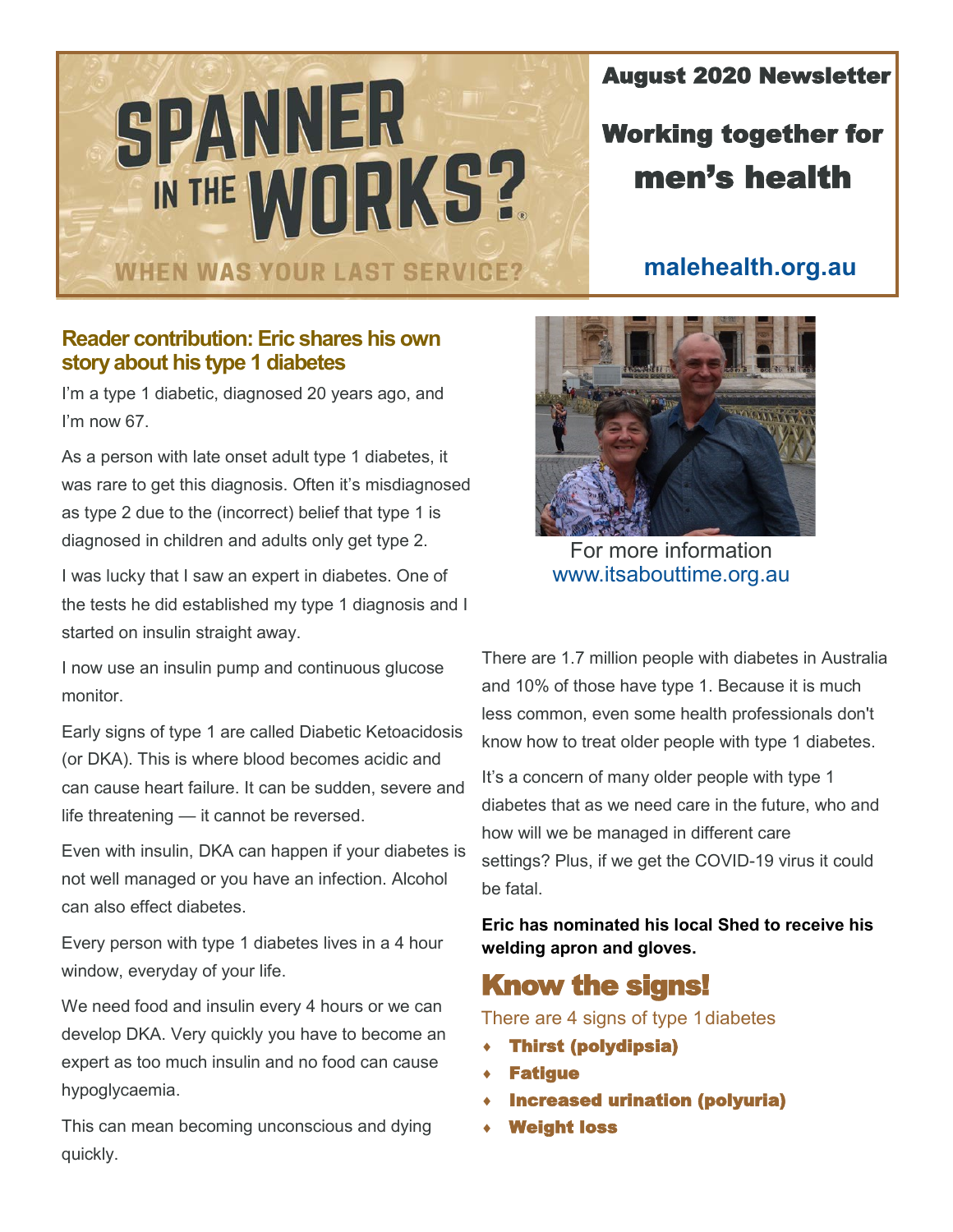

# Why are older adults more prone to TOOTH DECAY?

Tooth decay doesn't discriminate — it can happen to people of all ages. That's why oral care is so important.

**Are you sugar savvy?** Prolonged exposure to sugar is what contributes to tooth decay. Despite the commonly-held belief, just because teeth have been around longer doesn't necessarily mean they will be weaker and therefore prone to decay.

However, lifestyle factors common in the older population contribute to the reasons seniors can become more susceptible to tooth decay.

- Recession of the gums exposes the root surfaces of teeth, which are not as resistant to tooth decay as enamel. Amongst other reasons, the gums can recede as a consequence of gum disease.
- A lack of saliva causing a dry mouth (taking multiple medications can be a cause). This leads to lack of protection of the teeth where the saliva is key to washing away food particles and buffering the oral environment. Common medications known to affect saliva flow are tricyclic antidepressants, antihistamines and anticholinergics.
- Certain medications such as syrups and lozenges may include sugars and can result in routine prolonged exposure of the teeth to sugar.
- Heavily restored teeth (from lots of past dental treatment) can make it harder for some people to clean the surfaces of teeth.
- Decrease in manual dexterity leading to trouble with flossing and brushing. This can include conditions such as arthritis in the hands.
- Wearing poorly fitting partial dentures can lead to food becoming trapped. If left for extended periods, it can affect the adjacent teeth.
- Individuals in assisted-living facilities restricted to soft diets may have a greater exposure to purees, which can be high in sugar.

**For more information check out** dentalhealthweek.com.au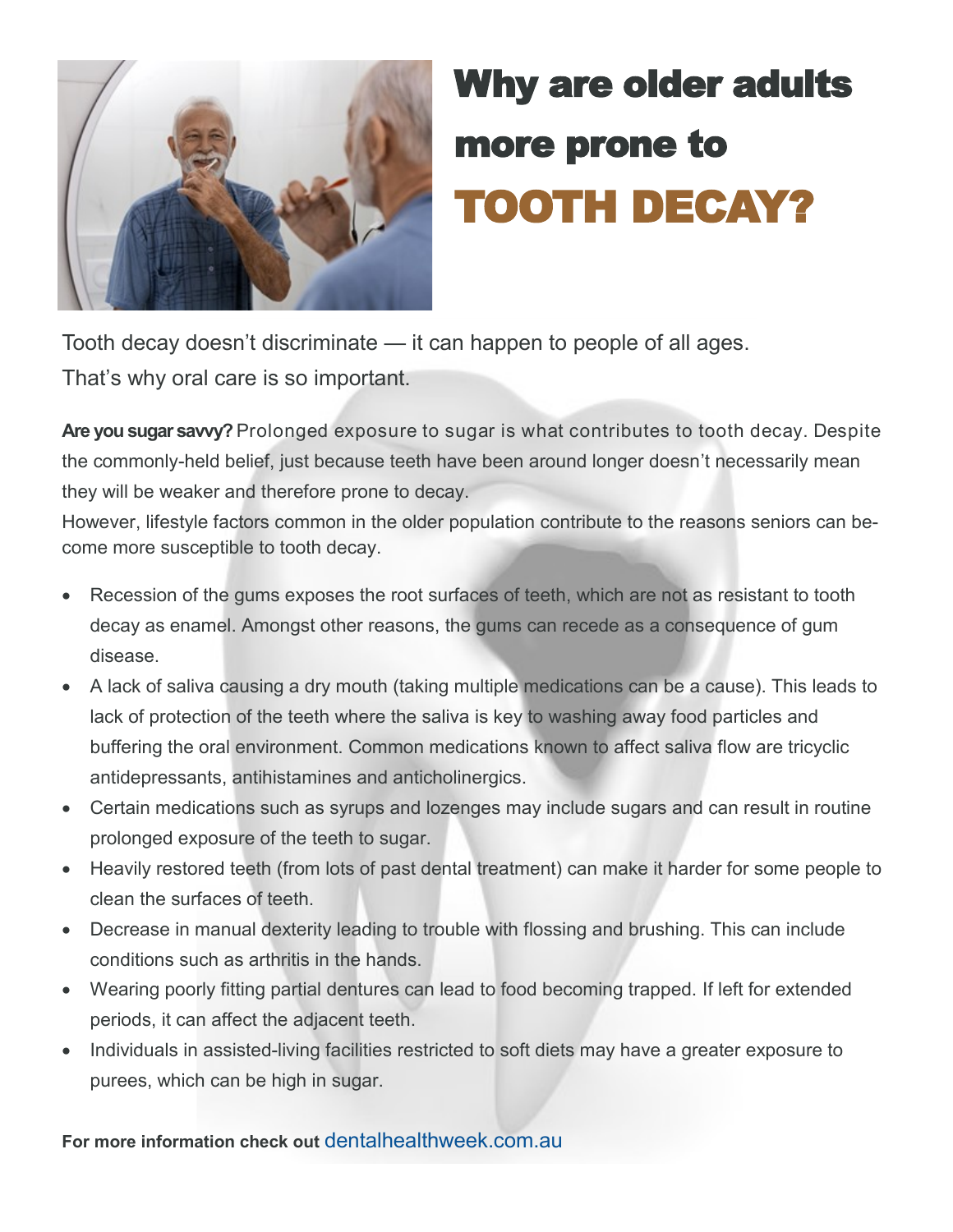

The Shed Wireless is a great listen and now into its second series, it has a little bit for everyone. Follow this link to check it out: mensshed.org/theshedwireless

On The Shed wireless we've discussed exercise in numerous ways. We came up with a great acronym to keep in mind when you are thinking how can I do better:

## D.I.F.F.

Like the differential of a car, it's about transferring energy from the motor to the wheels.

Anytime you undertake an activity, if you increasing the distance, intensity, fastness and frequency with which you do that activity you are improving your overall performance. One step at a time.

The beauty of **DIFF** is that anyone and everyone can use it. Whatever level of fitness or ability you have, it brings to mind the need to do that little bit more.

Before we know it we might all be in the gym, attending a local boot camp, joining a parkrun or perhaps one of the Heart Foundation's walking groups.

Check out these links: Heart Foundation Walking | parkrun | The Shed Wireless | Spanner in the Works?

Please note parkrun is currently in suspension due to COVID-19. The Heart Foundation Walking groups have restarted but under strict guidelines for each area. Check their websites for details.

## Doing that bit more can make a big difference So why not get moving?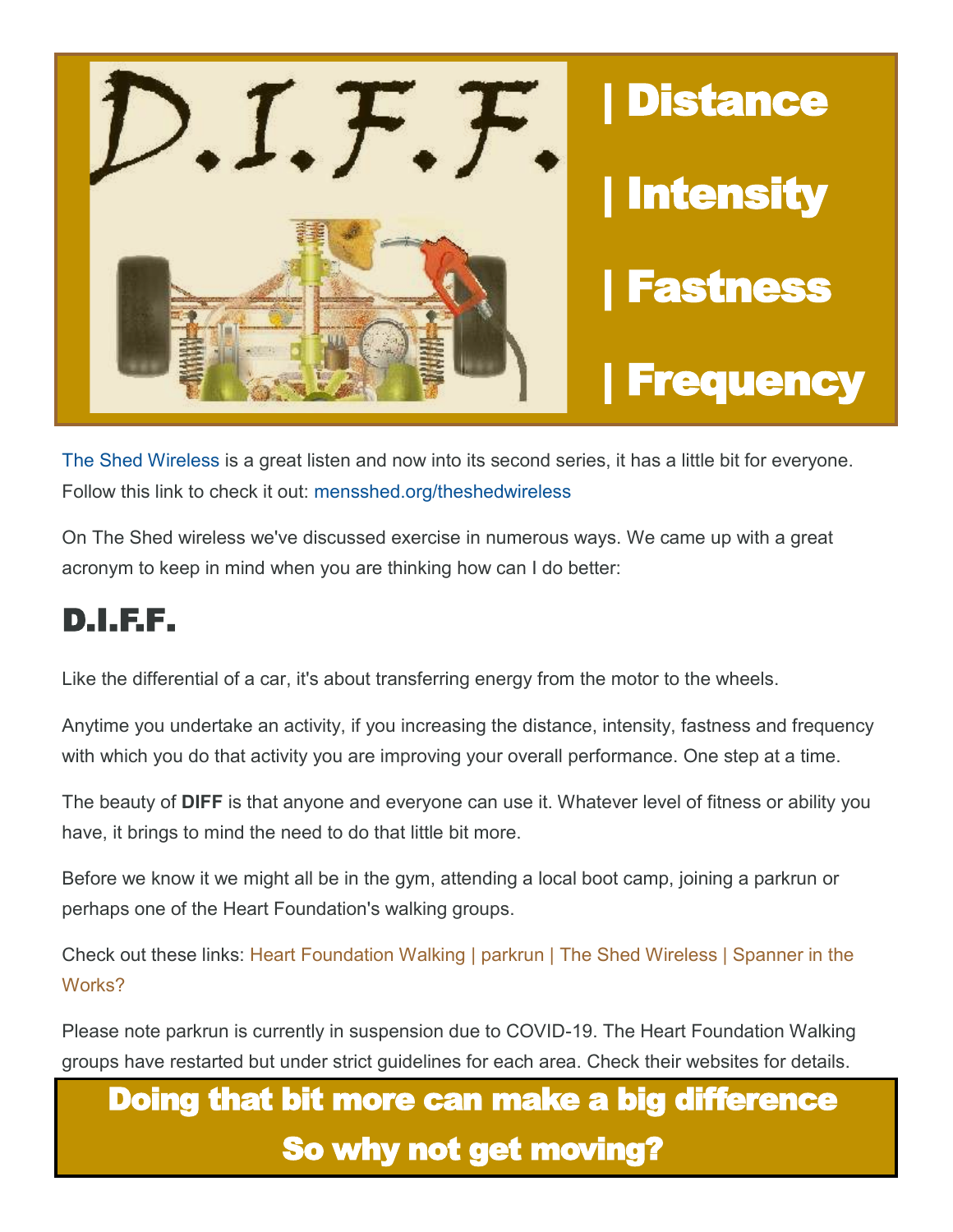# Think F A S T ..Face | Arms | Speech | Time

### **Do you know the other signs of stroke?**

Facial weakness, arm weakness and difficulty with speech are the most common symptoms or signs of stroke but they are not the only signs.



**The following signs of stroke may occur alone or in combination:**

- Weakness or numbness or paralysis of the face, arm or leg. This can happen on either side of the body or both sides.
- Difficulty speaking or understanding
- Dizziness, loss of balance or an unexplained fall
- Loss of vision, sudden blurring or decreased vision in one eye or both eyes
- Headache, usually severe, and abrupt onset or unexplained change in the pattern of headaches
- Difficulty swallowing

Sometimes the signs disappear within a short time, such as a few minutes.

When this happens, it may be a transient ischaemic attack (or TIA).

After a TIA, your risk of stroke is higher. Stroke can lead to death or disability.

A TIA is a warning that you may have a stroke — it's an opportunity to prevent this from happening.

#### If you or someone else experiences the signs of stroke — no matter how long they last — call 000 immediately.

For more information go to www.strokefoundation.org.au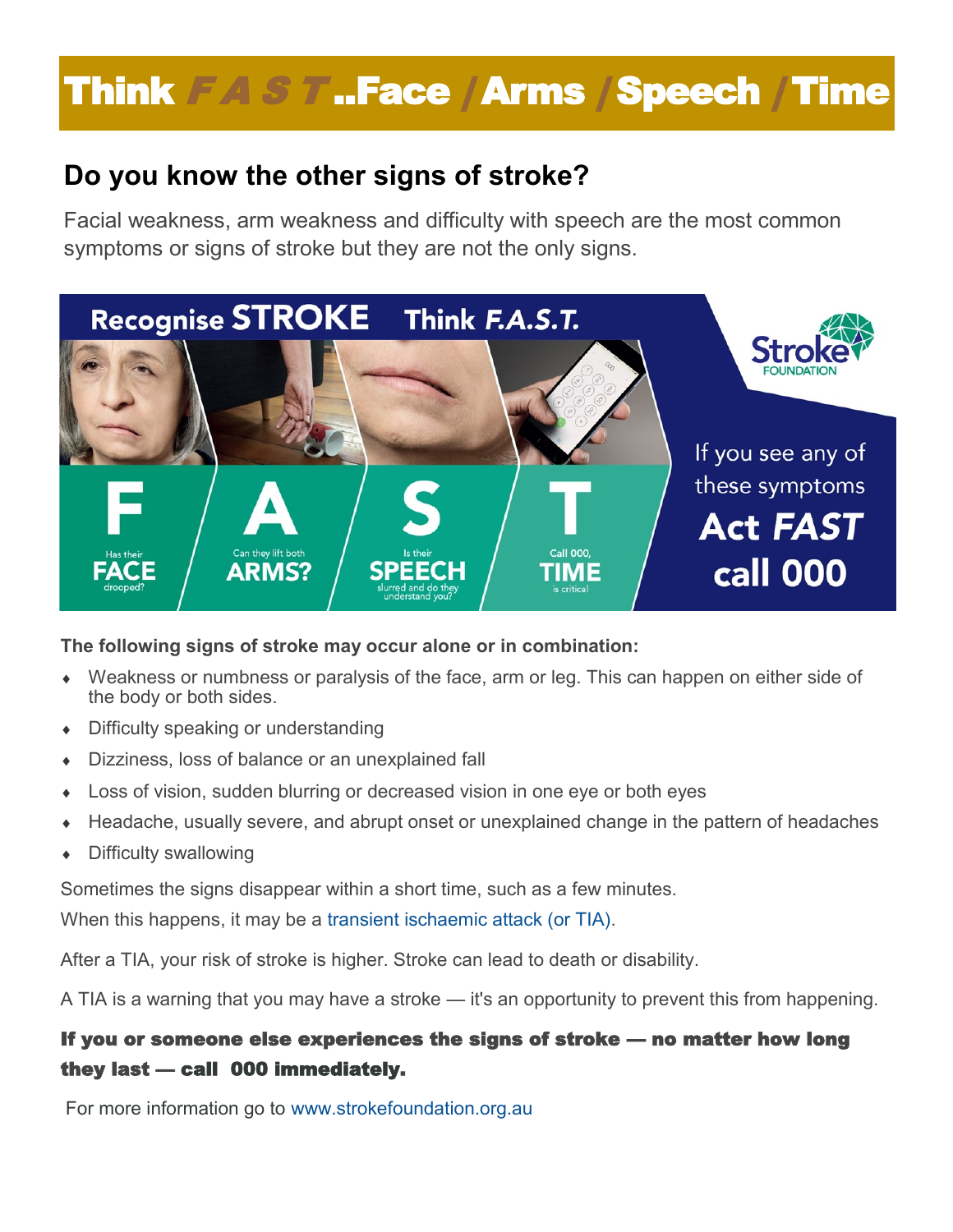### **BEAT Bladder Cancer Australia Support Group**



A charity committed to providing support services across Australia to all those affected by bladder cancer. Have you, or someone close to you, recently been diagnosed with bladder cancer?

Would you like to connect with other bladder cancer patients/carers?

The Bladder Cancer Support Group is a safe space, where both men and women diagnosed with bladder cancer and their carers/families can come together regularly to share their feelings and experiences in a supportive environment.

Each month features an expert who will provide their professional insights in a facilitated, interactive group discussion.

Last Tuesday of every month | 7.30pm - 9pm AEST (via Zoom).

To register: www.beatbladdercanceraustralia.org.au/support-groups/

Email: support@beatbladdercanceraustralia.org.au

**BEAT BLADDER CANCER AUSTRALIA** www.beatbladdercanceraustralia.org.au

#### **Share your health story**

The Spanner team would like to hear from you about your health or wellbeing experience. Send your submission to info@malehealth.org.au





Every submission will receive a welding glove and apron set for your Shed. Include your name, Shed name and state, email address and contact phone number. Each entry should be no longer than 300 words and be related to health and wellbeing. Entries may be used here in the newsletter or on our health blogs. So get writing to info@malehealth.org.au